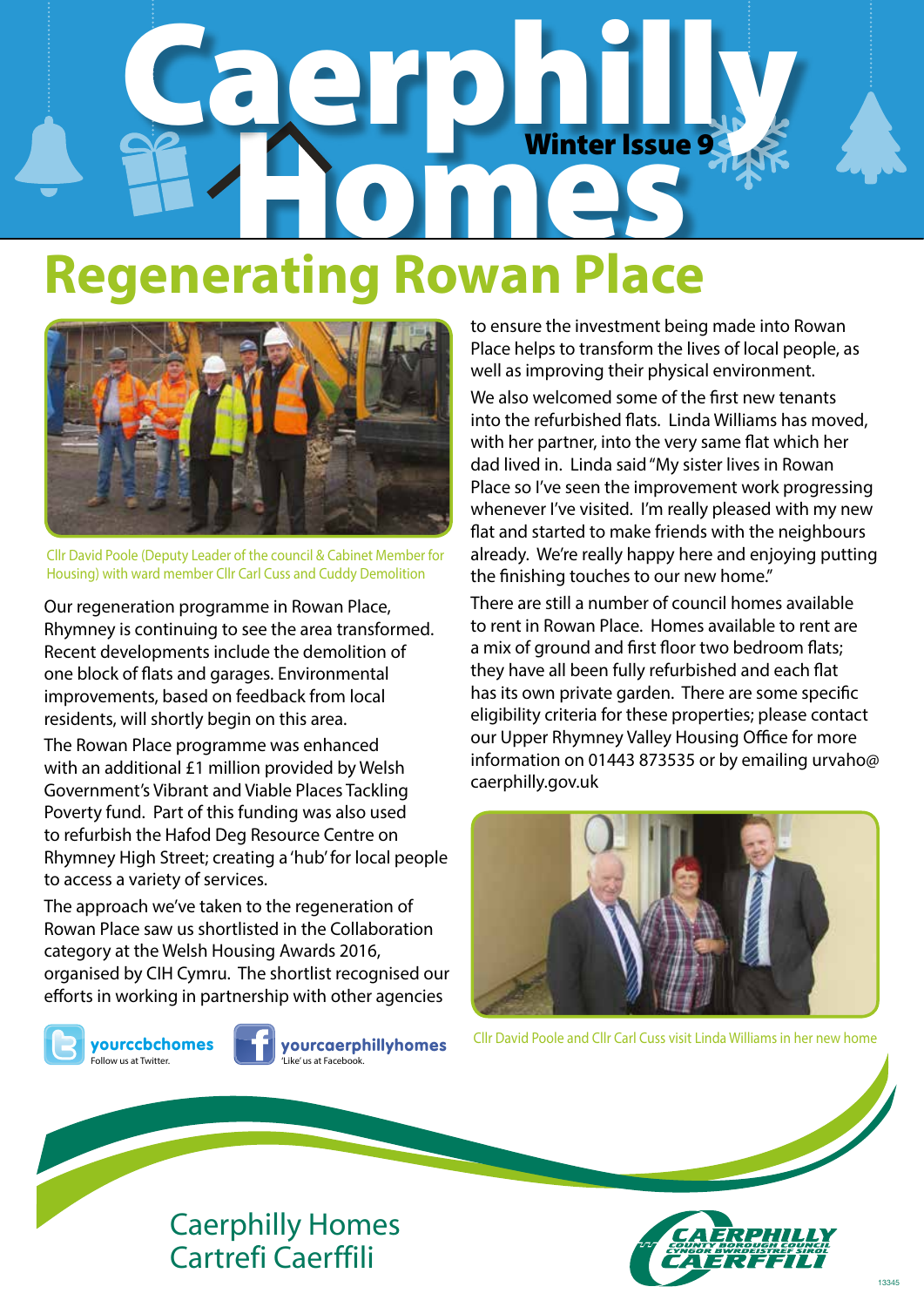# **You said, we did…..**

The Housing Improvement Partnership (HIP) is a group of tenants working with us to improve housing services. The HIP focusses on real experiences of tenants and leaseholders who request and receive services from Caerphilly Homes. It offers a 'fresh pair of eyes' and provides valuable information to help officers improve services, by understanding what matters to tenants.

Since April last year, the HIP has reviewed two services: the Landlord Consent Service – where tenants or leaseholders wish to make improvements to their homes; and the Tenancy Support Service – where officers work with tenants to help manage their tenancies, provide advice and support. Some of the changes made as a result of the HIP's work are:

## Landlord consent

**You said….."I want to make my request using the communication channel of my choice"**

Now you can speak to your Housing Officer (when they visit you), call into your local Housing Office, telephone, write or email your request for Landlord Consent.

**You said….."I want to know how long it will take before I have a decision"**

We have introduced timescales to let you know the length of time it will take before a decision is made.

**You said….."If you need to send a Surveyor, I want you to tell me when they are coming"**

We now offer appointment times if a Surveyor needs to visit you.

**You said….."I want the council to learn from my experience by asking me how well you did"**

We have designed a short satisfaction survey so that we can find out what you thought about the service we provided.



## Tenancy Support Service

**You said….."Before you visit me I want you to tell me how you may be able to help and explain what will happen next"**

When booking a visit with you, we will clearly explain what the Tenancy Support Officer (TSO) can help you with and provide information on how you can prepare for the visit.

**You said….."I want you to confirm the visit through the communication channel of my choice"**

We now send appointment letters by text, letter or via telephone conversations (not voicemail messages on mobile phones).

**You said….."I want you to tell me who will be visiting me and listen to me if I have a preference over who visits"**

When we book the TSO appointment with you we will tell you the name of the Officer visiting and discuss with you if you have a have a preference over who calls.

**You said….."When you visit me, I want you to summarise what will happen next"**

The TSO now leaves an action sheet with useful telephone numbers, a summary of what was discussed during the visit and information on what will happen next for you to keep as a reminder.

**If you would like to join to the HIP group or know more about its work, please contact our Tenant and Community Involvement Team on 01495 235011 or email tenantinvolvement@caerphilly.gov.uk**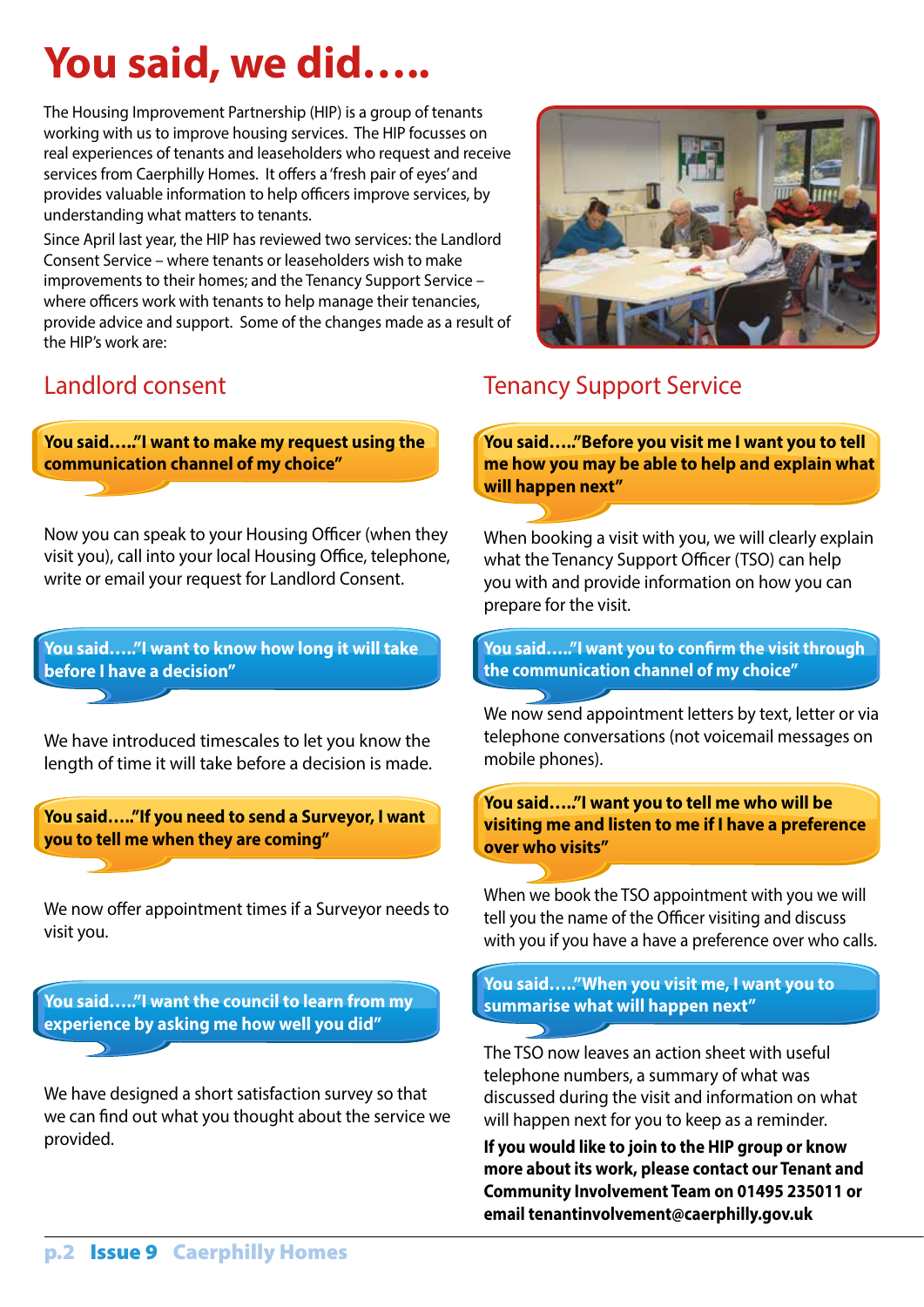## **Awards winners announced**

Tenants from across the Caerphilly county borough were recognised at a special awards ceremony in September. This year's Caerphilly Homes Celebration Evening was held at Newbridge Memo; it saw the winners announced for our first gardening contest, alongside the third annual Transforming Lives and Communities Awards.



Winners of the gardening contest:

### **Best hanging basket / pot / container:**

- Winner Deanne Jurich, Rudry
- Second place Steve Perkins, New Tredegar
- Third place Rosalind Price-Edwards, Lansbury Park

#### **Best garden:**

- Winner Sandra and David Williams, Abercarn
- Second place William Rothwell, Markham
- Third place David John Davies, Lansbury Park

#### **Best community garden:**

- Winner Taraggan, Bargoed
- Second place Hafod Deg Resource Centre, Rhymney
- Third place Trevelyan Court, Lansbury Park

Winners of the Transforming Lives and Communities Awards:

#### **Transforming Lives – Group award:**

- Winner Abertysswg Forum Group
- Runner up Friends of Gwyddon Court and Ranks
- Runner up Crumlin High Level School

#### **Transforming Lives – Individual award:**

- Winner Roger Rowland
- Runner up Christine Evans

### **'The Extra Mile' Employee Award**

- Winner Ray Jenkins, Tenancy Enforcement Officer
- Runner up Steve Jarrett, Sheltered Housing Officer

#### **Transforming Communities – Group award:**

- Winner Hafod Deg Gardening Project
- Runner up PenyDre Tenants and Residents Association, Rhymney

#### **Transforming Communities – Individual award:**

- Winner Mike Perry
- Runner up Mona Whittaker

An award was also presented to Stan Mark, Chair of the former Top of Pantside Residents Association (TOPRA), for longstanding contribution to his community.

A number of the awards were sponsored by the single source supply partner for our Welsh Housing Quality Standard (WHQS) programme – Robert Price Builders' Merchants, along with their suppliers: Worcester Bosch, Seren Electrical, Nuaire, Quinn Radiators and Solar Windows Ltd.

The evening also saw us premiere a new film, showing some of the achievements made across Caerphilly Homes over the past year. You can watch the film on YouTube at: https://www.youtube.com/ watch?v=w2dRihIviaY

## Congratulations to all of the winners and runners up!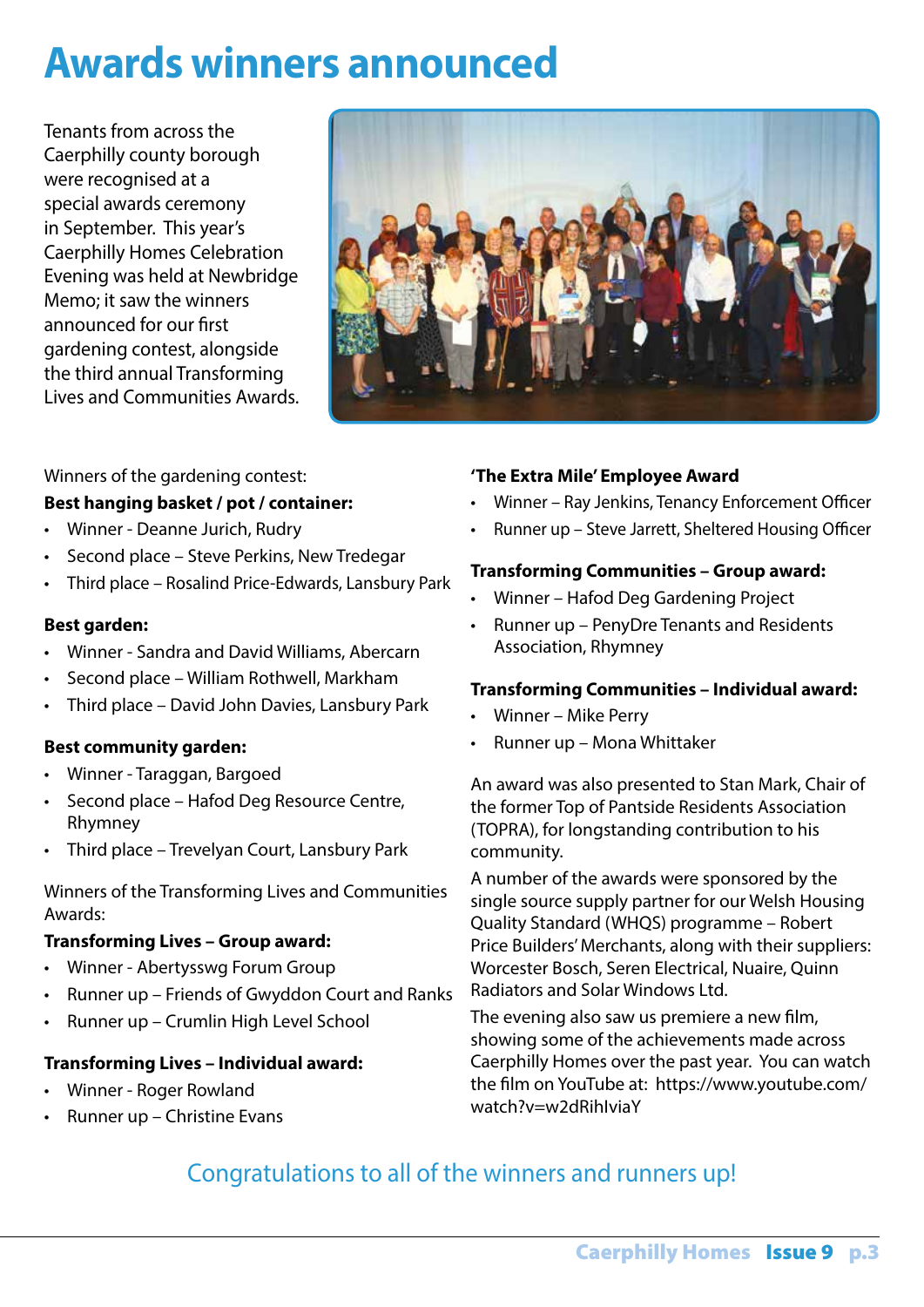# **Moving home?**

## **What you need to do and how to avoid any nasty surprises.**

You may have decided to move home for a number of reasons and whether you're moving to another council property, to one owned by another landlord or buying your own home there are some things you need to do beforehand. Remember – if you're exchanging properties with someone else you must get permission first from your respective landlords.

### Top tips before you move:

- You must **give us at least 4 weeks notice** this needs to be in writing to your local housing office. If you leave your home before the tenancy end date, you will normally be charged for all the rent until the 4 week period ends.
- **Let us know your forwarding address** this is so that we can contact you in the future, if we need to. For example, if we need to return any overpayment.
- **Make sure that your rent account is up to date** if you leave any debt at the end of your tenancy we will actively seek to recover this from you.
- **Ensure your home is left clean and tidy and in a good state of repair** – if we have to clean, remove rubbish you have left behind or repair any damage to the property you will probably have to pay for any work we do.
- **When you leave, everyone who lived in the property with you (including pets!) must move out.**
- If you carried out any improvements yourself, you must either leave the property as it is, or restore it to its original condition. Some improvements, such as central heating must be left. Please contact your housing office for more advice.

### How much might it cost if you leave your home in a poor state?

Here are some examples:

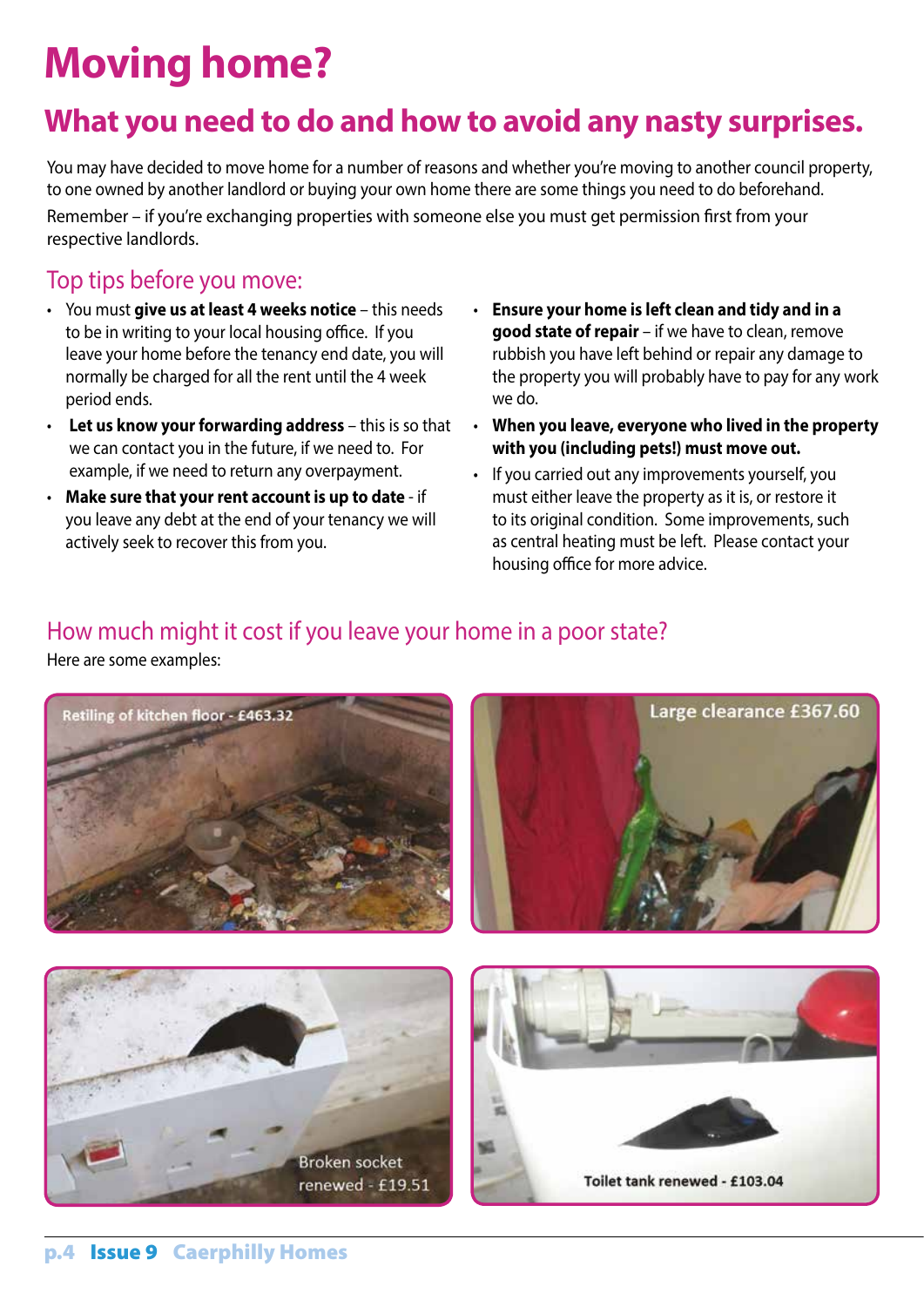# **New text message alerts for repairs**

We're constantly looking for ways to improve the way we work and the service you receive as tenants. Our latest development is the launch of a text messaging service for our Housing Repair Operations team.

When tenants report a repair or need for a surveyor appointment to the Centralised Repair Team, they will receive two text alerts. The first text will be sent following the report of the repair, as confirmation of the appointment, and the second text alert will be sent as a reminder 24 hours before the appointment.

If this turns out to be successful, we may look to roll out text alerts to other service areas at Caerphilly Homes.



## Do you live in social rented housing? Why not swap homes?



HomeSwapper is the largest national mutual exchange service for social housing tenants wanting to swap homes both locally and nationally.

- 9/10 get matched within 24 hours
- See all your matches in an instant
- Search for swaps locally or nationally
- 100+ matches per member on average
- Thousands of homes added every week
- Build your own multi-swaps with our unique tools

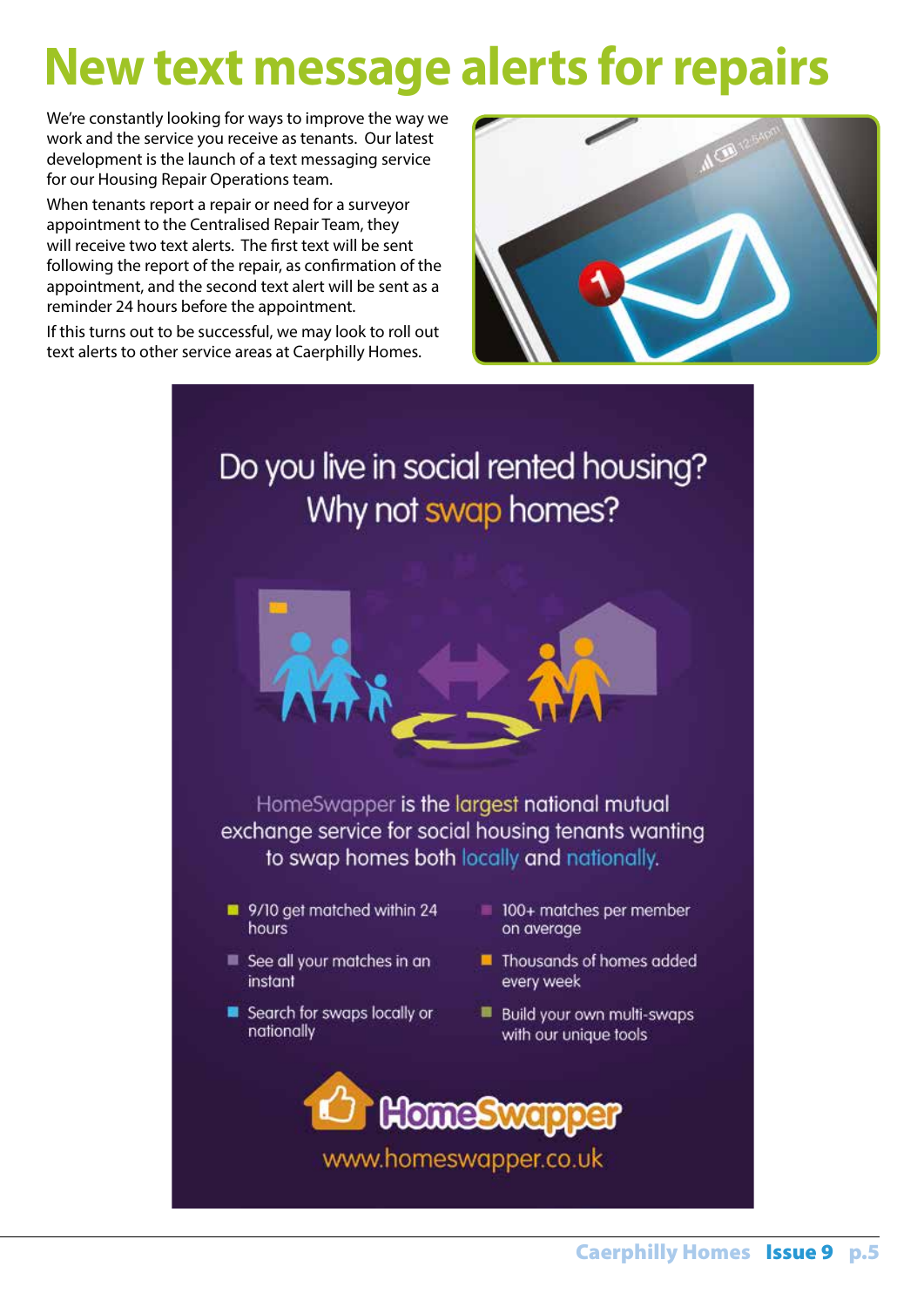## **Welsh Housing Quality Standard programme continues to transform homes, lives and communities**



Pupils from Fochriw Primary School receive their water bottles

Our Welsh Housing Quality Standard (WHQS) improvement programme continues to transform tenants' homes, as well as the lives of local people and the communities in which they live. During financial year 2015/16 we invested £25 million into improvements to tenants' homes across the county borough. This is more than double the amount previously spent by the council on its former housing capital programme. Caerphilly County Borough Council received £7,340,000 from the Welsh Government Major Repairs Allowance for the 2016/17 financial year which has contributed to the Welsh Housing Quality Standard (WHQS) improvements. We also recently started surveying properties in our sheltered housing schemes in

preparation for their improvements to begin in the next financial year.

We've also been doing all that we can to make sure the money that's invested is used to deliver wider benefits throughout the county borough. For example, a number of jobs and training opportunities have been created as a direct result of the WHQS programme. To date, 108 new permanent full time positions have been created with the council, its appointed contractors and supply partner. There have also been a number of work placement opportunities made available and 25 apprenticeships created through WHQS.

Our contractors and supply partner have also given support to local schools and community projects, such as the donation of 120 water bottles from Robert Price Builders' Merchants, our single source supply partner, to Fochriw Primary School earlier this year. The water bottles were donated to help promote healthy living amongst pupils, as well as helping them stay hydrated after their daily 'Mile around the MUGA' initiative.



WHQS apprentices with Cllr David Poole (Cabinet Member for Housing) and Marcus Lloyd (WHQS & Infrastructure Strategy Manager)

## **Would you like to receive more regular news and updates from Caerphilly Homes?**

We've recently launched a new service which provides FREE email alerts and news bulletins direct to your email address.

To subscribe to this service simply click the link below, add your email address and select 'Housing' along with any other topics you're interested in.

https://public.govdelivery.com/accounts/UKCAERPHILLY/ subscriber/new



### Llinell Gymorth Byw Heb Ofn

Live Fear Free Helpline

0808 80 10 800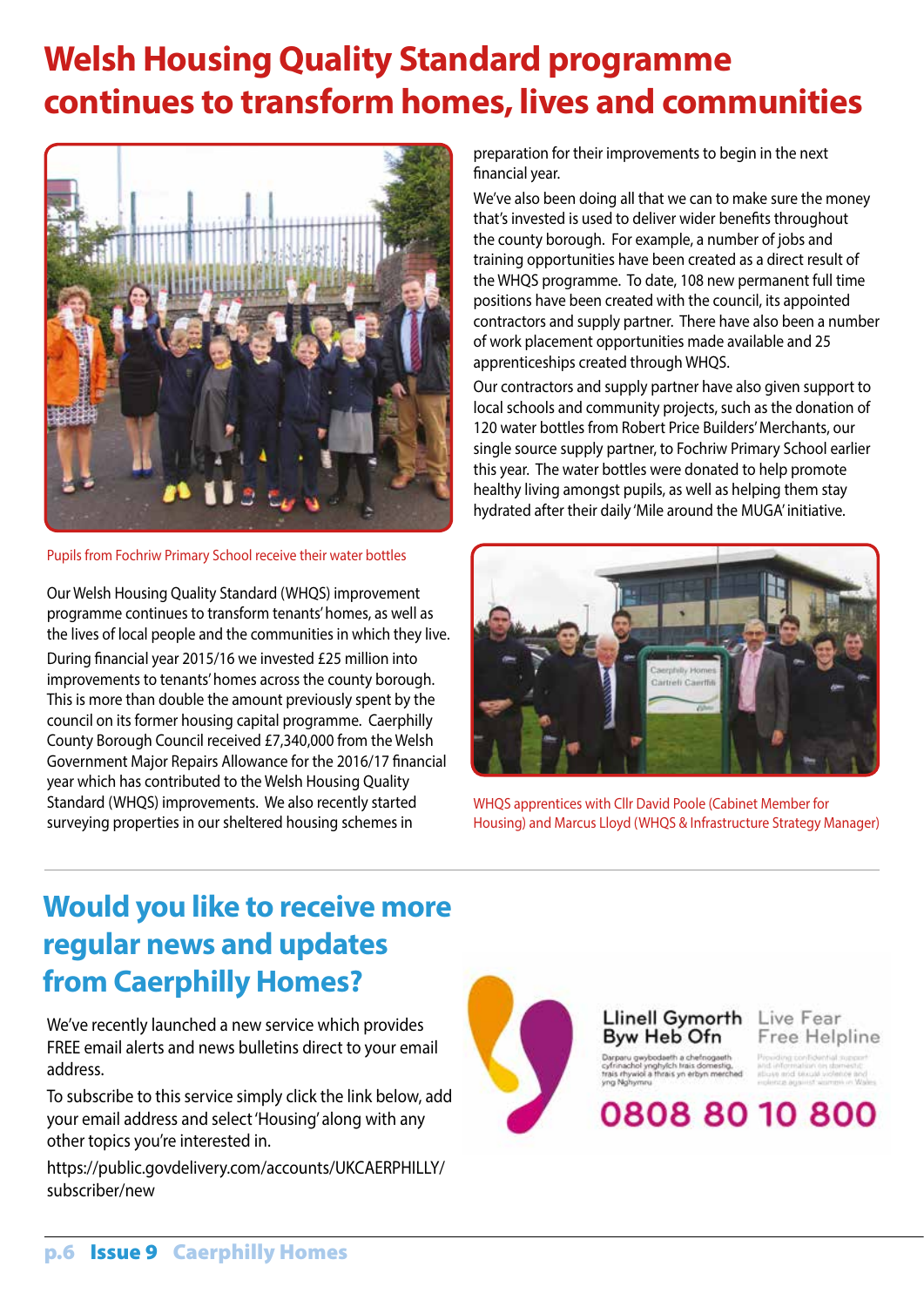# **Helping lower tenants' energy bills**

Over recent years significant investment has been made into making tenants' homes across the county borough more energy efficient. We've done this through working in partnership with a number of energy companies, as well as successfully applying for funding from Welsh Government.

Phillipstown was the third area in the county borough to benefit from a successful funding bid to Welsh Government's Arbed scheme; following on from previous schemes at Fochriw and Hollybush. Around £2.5 million has been invested into making homes more energy efficient in Phillipstown. Works included external insulation, energy advice and voltage optimisers.

Around £1.2 million was invested into installing external wall insulation to 184 properties in Gelligaer, Pontlottyn and Gilfach. These works were carried out as part of the Energy Company Obligation (ECO) scheme, with Eon contributing an estimated £312,000 to the programme.

ECO is a government energy efficiency scheme aimed at helping to reduce carbon emissions and tackle fuel poverty. Under the scheme, larger energy suppliers deliver energy efficiency measures to homes and are given targets based on their share of the domestic gas and electricity market.



The second phase of Eon's ECO programme is expected to see around £2 million spent on improving the energy efficiency and appearance of homes in Lansbury Park. Surveys are currently being carried out on the estate to determine what works can be carried out.

## **Easy ways of saving energy and money at home**



Even if your home isn't one which has benefitted from energy efficiency works, there are still some simple thing you can do at home to reduce the amount of energy you use and bring your bills down. Here are some top tips:

- Make sure your electricity and gas company are offering the cheapest energy tariff. Also, check comparison websites to make sure you're getting the best deal.
- Close curtains at dusk to keep the heat in.
- Don't dry clothes on radiators use an over-bath clothesline or clothes horse.
- Only boil as much water in the kettle as you need (but make sure you cover the element).
- Place reflector panels or aluminium foil behind radiators.
- Try to avoid placing furniture in front of radiators.
- When cooking, select the correct hob for the pan and cook with lids on saucepans.
- Turn down your thermostat by just one degree (this could save £65 a year on heating costs!).
- Turn it off! Make sure electrical appliances, like TVs etc, are turned off when they're not in use and not left on standby.

## **Garden inspections**

We want to improve local communities and make them places where people are proud to live. Whilst the majority of our tenants take great care of their gardens, there are sometimes just a handful of untidy gardens which affect the whole appearance of an area.

Please be aware that we carry out regular inspections throughout the county borough to check the condition of tenants' gardens. If a garden is found to be in an unacceptable condition we will write to the tenant reminding them of their obligation to maintain it and asking that the situation is resolved.

Remember – keeping your garden, forecourt or other area attached to it (such as paths or steps) in good condition and free from rubbish is a condition of your tenancy agreement. Failure to meet any conditions of your tenancy agreement may result in us taking legal action.

If you are having difficulties maintaining your garden, please contact your housing office to discuss this.

**We'd like to know, if a gardening service was available would you use it? Get in touch to give us your views by telephone: 01443 864262 or email: whqsenquiries@caerphilly.gov.uk**